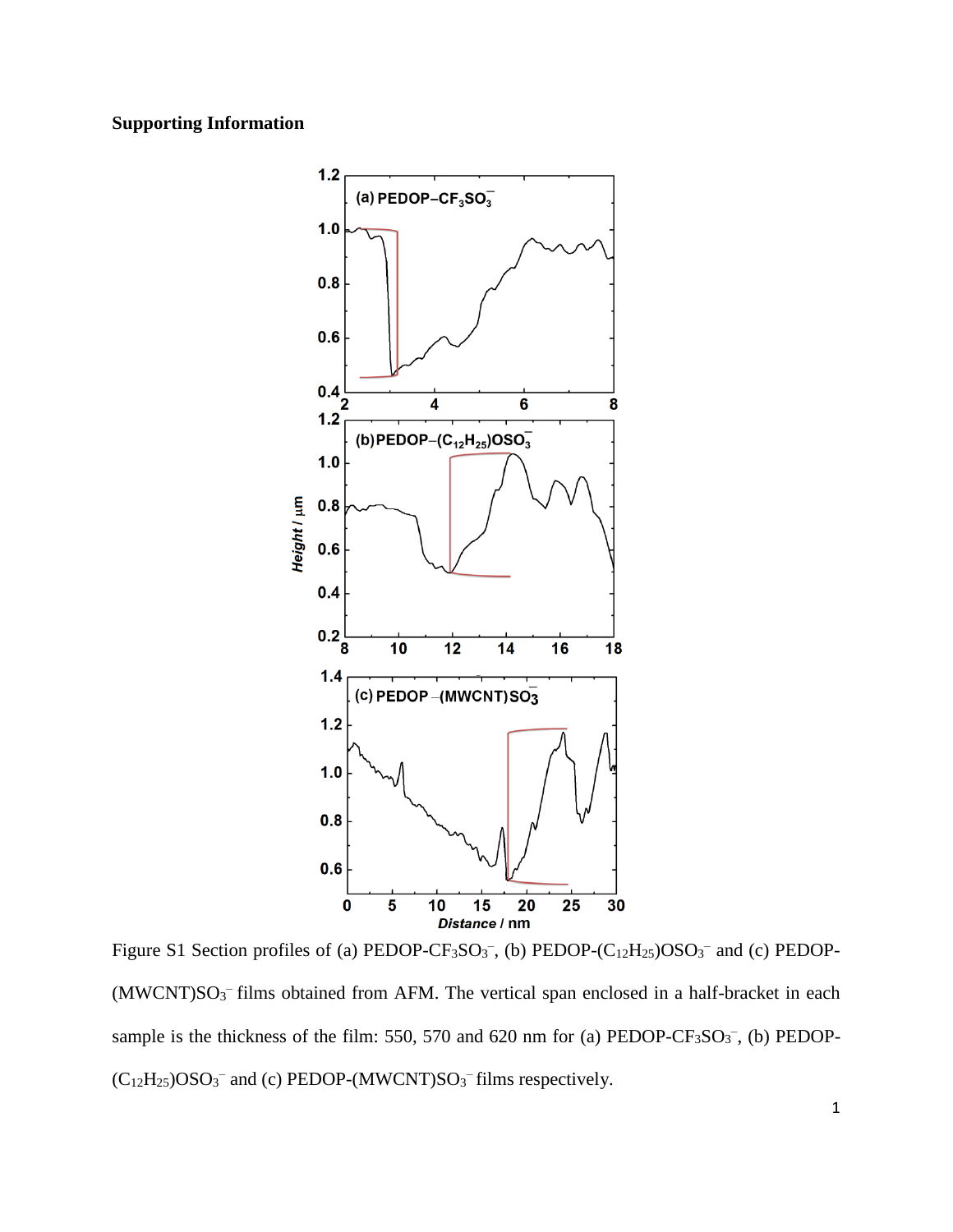

Figure S2 FTIR spectra of as-fabricated (a) PEDOP-CF<sub>3</sub>SO<sub>3</sub><sup>-</sup>, (b) PEDOP-(C<sub>12</sub>H<sub>25</sub>)OSO<sub>3</sub><sup>-</sup> and (c) PEDOP-(MWCNT) $SO_3^-$  films recoded in the 500 to 2500 cm<sup>-1</sup> region. The wavelength range of 1690 to 1900 cm<sup>-1</sup>, enclosed in the curly bracket shows no peaks corresponding to  $v(C=0)$ stretching frequency, indicating that all the three films are not over-oxidized during deposition.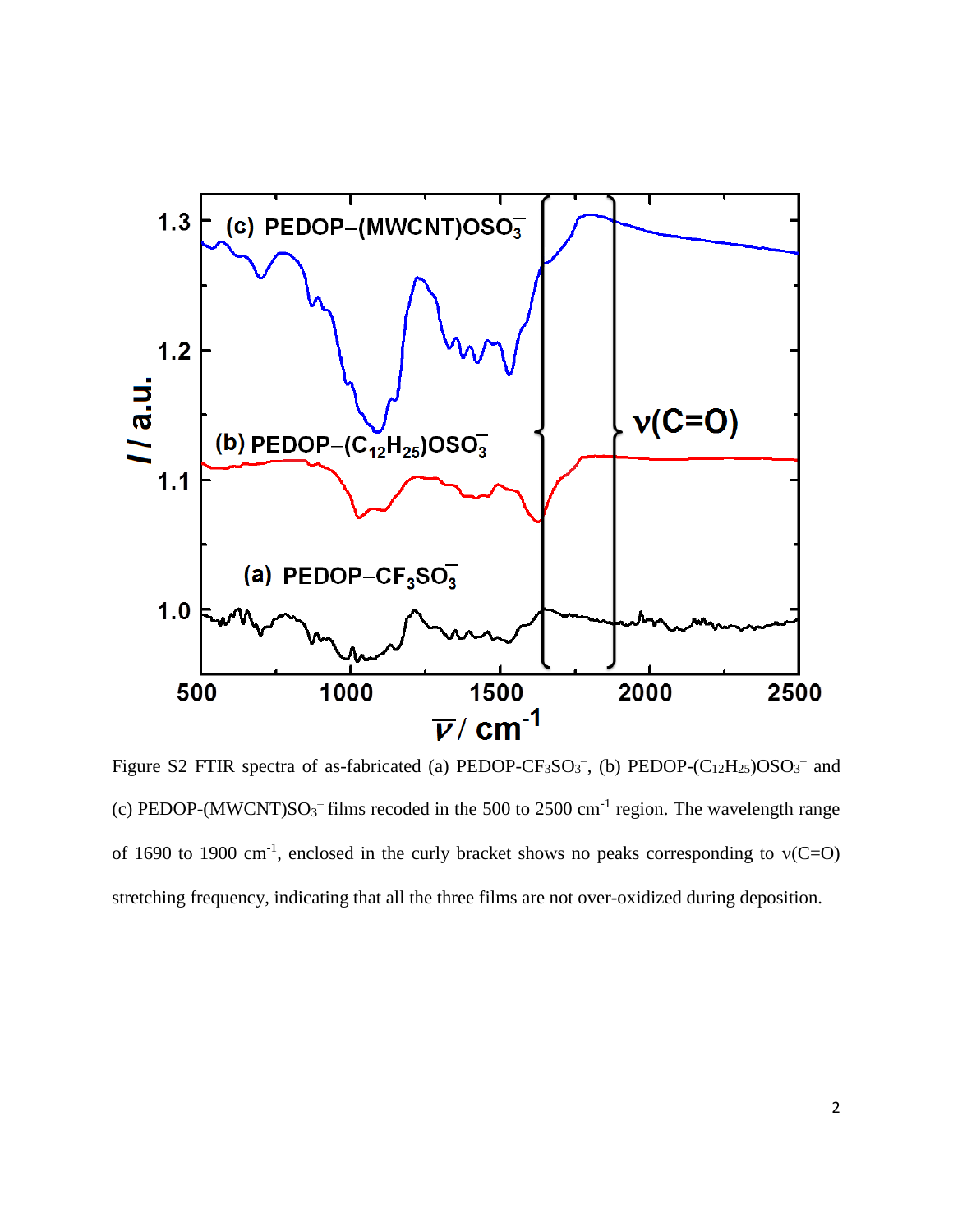The PEDOP- $(MWCNT)SO_3^-$  film shows Mott-Gurney dependence (bottom inset of Figure 5i), According to the Mott-Gurney Law,

$$
j = 9/8 \left( \varepsilon_r \varepsilon_o \mu_{\text{eff}} V^2 / L^3 \right) \tag{1}
$$

where  $\varepsilon_r$  is the dielectric constant of the film,  $\mu_{\text{eff}}$  is the carrier mobility,  $\varepsilon_o$  is the permittivity of vacuum and *L* is the film thickness.

Equation (1) can be rewritten as:

 $Log j = log (9/8 \epsilon_r \epsilon_o \mu_{eff} / L^3) + 2 log V (2)$ 

The y-axis intercept of the inset of Figure 5i can equated to the first part of equation (2) and  $\mu_{\text{eff}}$ which is the carrier mobility can be determined.

However, in the equation (2),  $\varepsilon_r$  is unknown, and it was determined by recording an impedance spectrum of the same film using two gold coated spring contacts by applying an ac amplitude of 10 mV over a frequency range of 1MHz to 0.01 Hz. No dc bias was applied to the assembly, during the measurement. By equating equations  $(3)$  and  $(4)$ ,  $\varepsilon_r$  was determined.

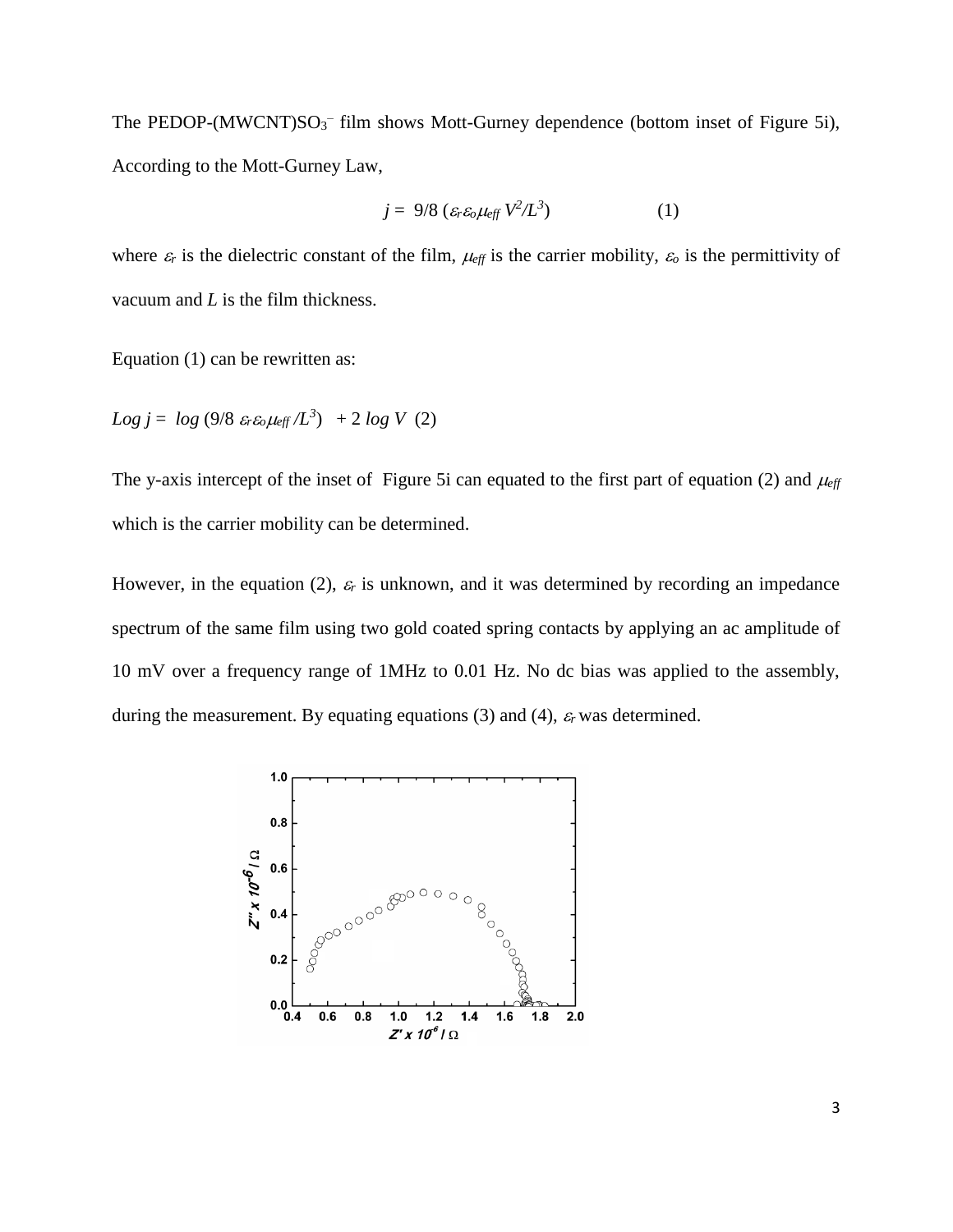Figure S3 Nyqvist plot of PEDOP-(MWCNT) $SO_3^-$  film between two gold contacts.

At the maximum of the semi-circle in the Z" versus Z' response,

 $C = 1/2 \pi Z'$  (3)

where  $C$  is the capacitance of the film,  $f$  is the frequency and  $Z'$  the real component of impedance. Capacitance is also given by:

 $C = A \epsilon_r \epsilon_o / d$  (4), where A and d are the surface area and thickness of the film respectively.

 $\varepsilon_r = d/42\pi fZ' \varepsilon_o$  (5)

By substituting equation (5) in equation (2),

 $log(9/16A \pi fZ'L^2) + log(\mu_{eff}) = y$ -axis intercept  $(log\ j)$  (6)

The *Z'* value was  $1.14 \times 10^{-6}$   $\Omega$ , frequency at the maximum of the semi-circle was 4738 Hz, thickness of the film (*L or d*) was  $620 \times 10^{-7}$  cm, and by solving equation (6) we deduced the charge carrier mobility to be  $1.6 \times 10^{-8}$  cm<sup>2</sup> V<sup>-1</sup> s<sup>-1</sup>.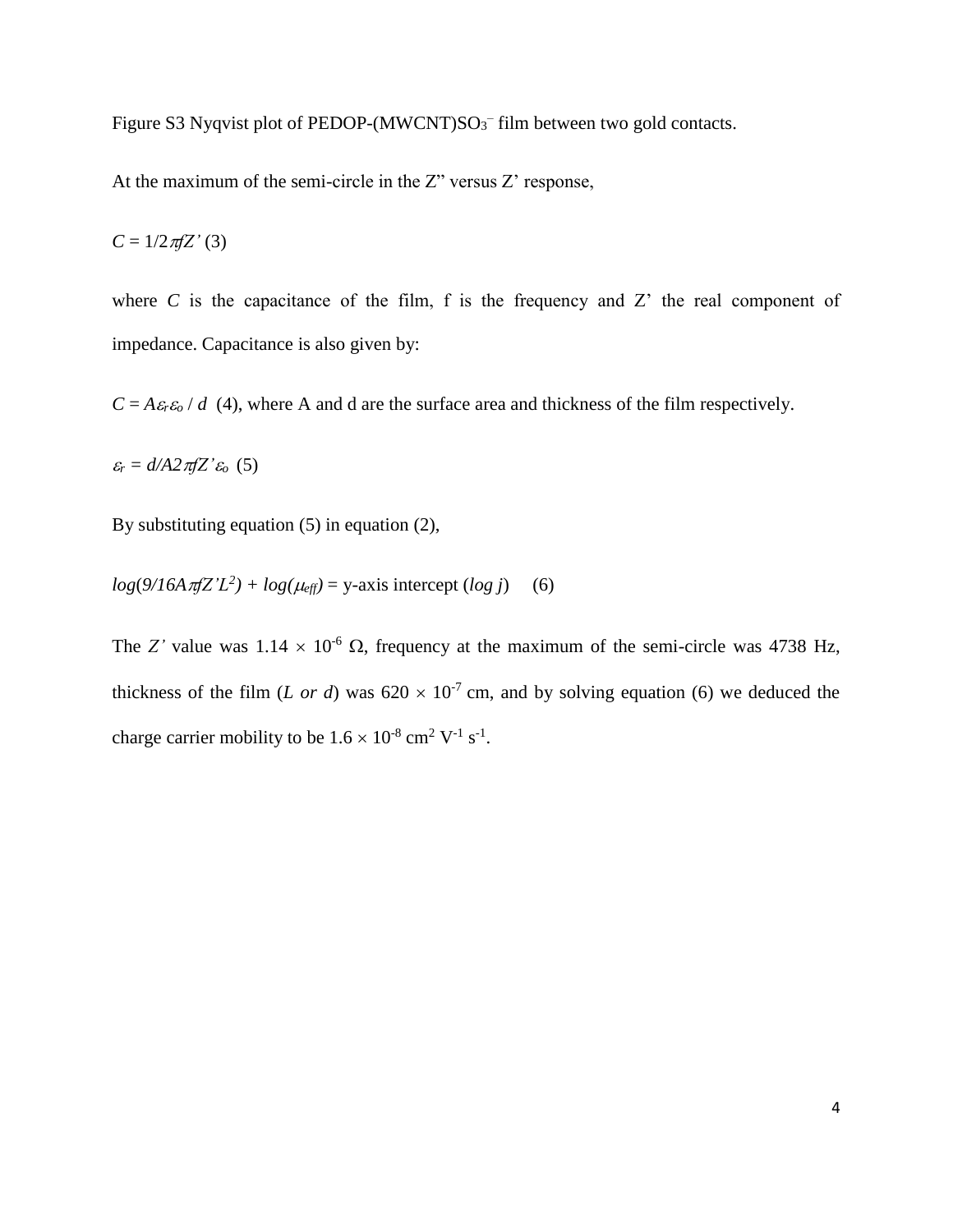

Figure S4  $dI/dV$  versus applied bias (V) plots of (a) PEDOP-CF<sub>3</sub>SO<sub>3</sub><sup>-</sup>, (b) PEDOP- $(C_{12}H_{25})$ OSO<sub>3</sub><sup>-</sup> and (c) PEDOP-(MWCNT)SO<sub>3</sub><sup>-</sup> films derived from the point contact I-V curves averaged over 15 spots (inclusive of both bright and dark ones) in the current images shown in Figure 5.